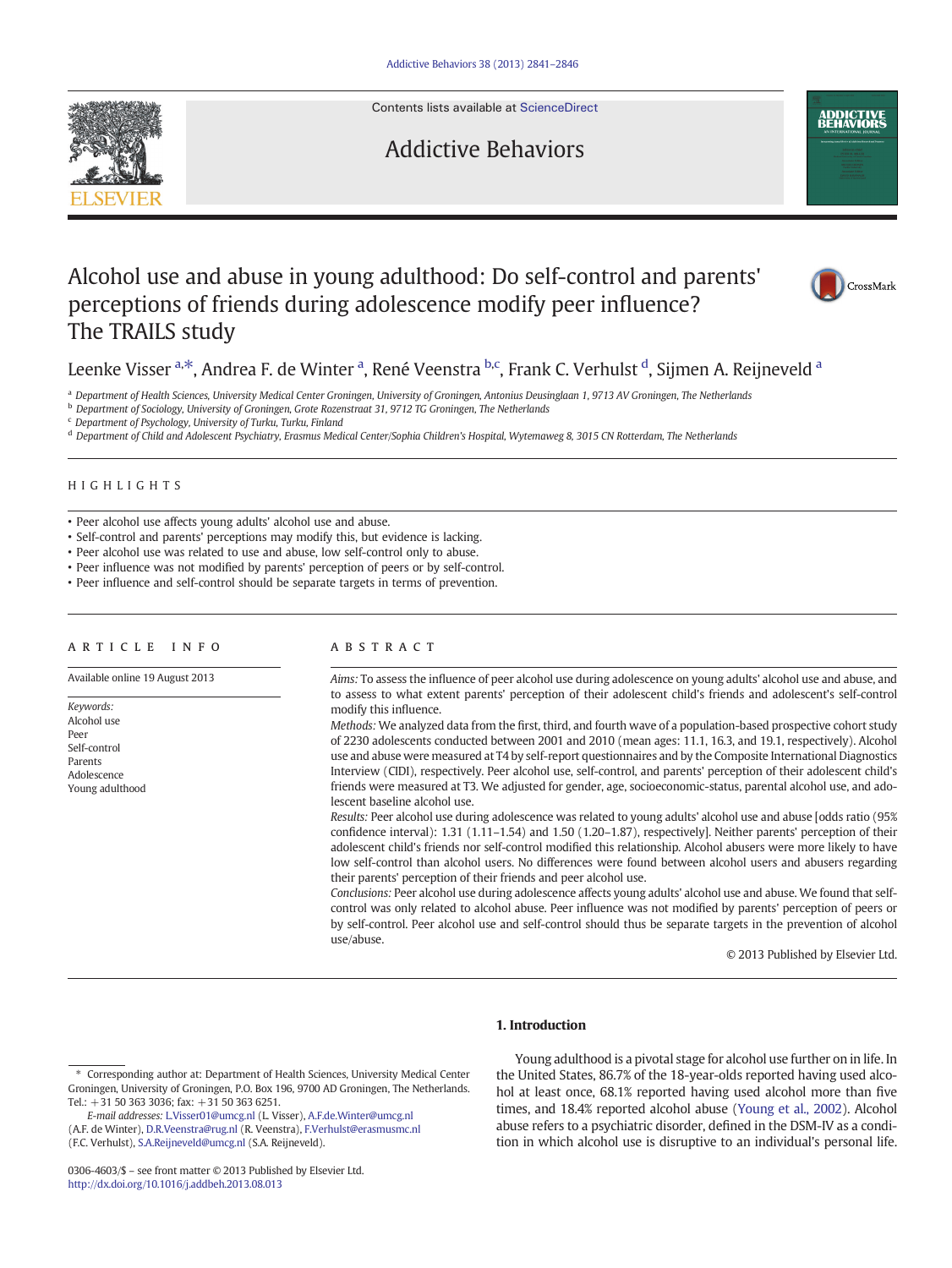This disruption can manifest in different ways such as recurrent drunk driving, arrests for alcohol-related disorderly conduct, recurrent arguments, for example, with family about the consequences of alcohol use, or absences from school or work due to alcohol use ([American](#page-4-0) [Psychiatric Association, 1994\)](#page-4-0). Alcohol abuse carries substantial costs in terms of juvenile justice, healthcare, and mental health services [\(Hawkins, Catalano, & Miller, 1992\)](#page-5-0).

Peer relationships are highly important in the lives of young people. A considerable number of studies have shown that the drinking levels of peers were positively related to alcohol consumption among young adults ([Cruz, Emery, & Turkheimer, 2012; Guo, Hawkins, Hill, &](#page-5-0) [Abbott, 2001; Jones-Webb et al., 1997; Larsen, Overbeek, Granic, & Eng](#page-5-0)[els, 2012; Lee et al., 2012; Nguyen, Rahman, Emerson, Nguyen, & Zabin,](#page-5-0) [2012; Talbott, Moore, & Usdan, 2012\)](#page-5-0). However, most of these studies focused on the level of use without taking into account whether or not the level of alcohol use led to disruption in subjects' personal life. Because alcohol use and abuse represent varying levels of alcohol consumption, it is likely that the extent of peer influence will differ between patterns of alcohol use.

Peer influence can easily be understood using Ajzen and Fishbein's theory of planned behavior that aims to explain health behaviors like alcohol use [\(Taylor, 2003\)](#page-5-0). According to this theory, showing a specific health behavior is the result of the intention to perform the behavior. This behavioral intention depends on the attitude toward the behavior, the perceived subjective norms regarding the behavior, and the perceived control over the behavior. The attitude toward the behavior depends on the beliefs about and evaluations of the outcome. The subjective norms are the individual beliefs what others think he/she should do and his/her motivation to comply with this. In adolescence, both parents and peers are major 'others' regarding this. The perceived control is the extent to which a person believes he/she is capable of performing the particular behavior. An important factor leading to control is the degree of vulnerability to the temptation. The self-control theory [\(Gottfredson & Hirschi, 1990](#page-5-0)) provides a good framework for the effect of this vulnerability on perceived control; this theory has originally been developed to predict criminal behavior delinquency but it may also be applicable for alcohol use. According to the self-control theory, people with low self-control have the tendency to respond to stimuli in the environment in a way that makes them exceed their norms. Using these two theories as framework we examined the influence of peer alcohol use, parents' perception of their adolescent child's friends, and adolescent's self-control on young adults' alcohol use and abuse.

Parents remain important in young adults' lives, even though the relative influence of peers may gradually increase during adolescence [\(Fraley & Davis, 1997\)](#page-5-0). Parents' perception of their adolescent child's friends may affect the influence of these peers. For example, the influence of having drinking peers may decrease when parents perceive these friends negatively, as their adolescent child may interpret this as disapproval of their friends' behavior. Evidence is lacking on whether in fact parents' perception of their adolescent child's friends modifies the influence of those friends.

In addition, self-control may affect the influence of peers' alcohol use and abuse. Low self-control has been shown to have a risk-enhancing effect on alcohol use (Griffi[n, Scheier, Acevedo, Grenard, & Botvin, 2012;](#page-5-0) [King, Fleming, Monahan, & Catalano, 2011; Wills & Dishion, 2004\)](#page-5-0). Young adults low in self-control may be more sensitive to the influence of peers and, conversely, young adults high in self-control may be more able to resist temptations of peers [\(Dishion, Nelson, Winter, & Bullock,](#page-5-0) [2004](#page-5-0)). As far as we know only one study has examined the moderating effect of self-control on the relationship between peer alcohol use and young adults' alcohol use [\(Wills, Pokhrel, Morehouse, & Fenster, 2011\)](#page-5-0). This study found a stronger relationship among persons with low selfcontrol than among persons with high self-control. Some other studies have shown that self-control also modifies the effects of other contextual factors, such as parental support [\(Stice & Gonzales, 1998\)](#page-5-0), media influence ([Wills et al., 2010\)](#page-5-0), and negative life events ([Wills, Sandy, Yaeger,](#page-5-0) [& Shinar, 2001\)](#page-5-0), and substance use. We expect that peer influence will be modified by self-control, that is, that peer influence increases in cases of low self-control.

The aim of this study was therefore to assess the influence of peer alcohol use on young adults' alcohol use and abuse. In the next step, we assessed to what extent parents' perception of their adolescent child's friends and adolescent's self-control modified the influence of his/her peers.We assessed both use and abuse, as we expect that any modifying effects will vary by level of use.

### 2. Methods

## 2.1. Sample and procedure

The TRacking Adolescents' Individual Lives Survey (TRAILS) is a prospective population study of Dutch adolescents, with biennial or triennial follow-up assessments. The target sample involved children living in urban and rural areas in the northern provinces of the Netherlands. The study began in 2001 when the children were aged 10–12. Seventy-six percent of the eligible households ( $n = 2230$ ) were enrolled in the study (i.e., both child and parent agreed to participate). Responders and non-responders did not differ with respect to the prevalence of teacher-rated problem behavior and to the associations between sociodemographic variables and mental health indicators [\(De Winter et al.,](#page-5-0) [2005\)](#page-5-0). The present study uses data from the first, third, and fourth wave of TRAILS. At the first wave, the mean age of the children was 11.09 (SD = 0.56). Of the 2230 baseline participants, 1816 (81.4%) participated at T3 (mean age =  $16.27$ , SD = 0.73) and 1881 (84.3%) at T4 (mean age was 19.1,  $SD = 0.60$ ) [\(Nederhof et al., 2012](#page-5-0)).

During the first measurement wave, well-trained data collectors visited one of the parents or guardians (preferably the mother: 95.6%) at their homes to administer an interview covering a wide range of topics including developmental history, somatic health, parental psychopathology, and care utilization. In addition to the interview, the parent was asked to fill out questionnaires. The adolescent filled out questionnaires at school or other testing locations, under the supervision of one or more TRAILS assistants. During the third and fourth measurement wave the adolescent and the parent again filled out questionnaires. In addition, at the fourth measurement wave, mental disorders were assessed by trained interviewers with the computer-assisted version of the Composite International Diagnostic Interview (CIDI). Participants could indicate their preferred location for the interview. The options were at home, on the condition that a suitable room was available (i.e., no noise disturbance and without anyone else present), at one of two central locations in the region, or at the University of Groningen.

#### 2.2. Measures

Alcohol abuse was measured at T4 using the World Health Organization Composite International Diagnostics Interview (CIDI) ([Kessler &](#page-5-0) [Ustun, 2004](#page-5-0)). The CIDI is a comprehensive, fully structured interview that assessed current and lifetime mental disorders according to the definitions and criteria of DSM-IV. The CIDI also assessed the age of onset of the disorder. The most frequent (76.8%) criterion met for alcohol abuse within the TRAILS sample was: "recurrent substance use in situations in which it is physically hazardous (e.g., driving an automobile or operating a machine when impaired by substance use)."

Alcohol use was assessed at T4 by asking on how many days (separately for weekdays and weekend days) the respondent usually drank alcohol. Both scores were summed, resulting in a score ranging from 0 to 7 days a week. From these measurements a three-category variable was constructed: "abuser" (those who reported alcohol abuse regarding the CIDI at which the age of onset was after T3), "user" (those who reported using alcohol at least one day a week, but did not report alcohol abuse), and "non-user" (those who reported no weekly alcohol use). The difference between alcohol abuse and alcohol use is that alcohol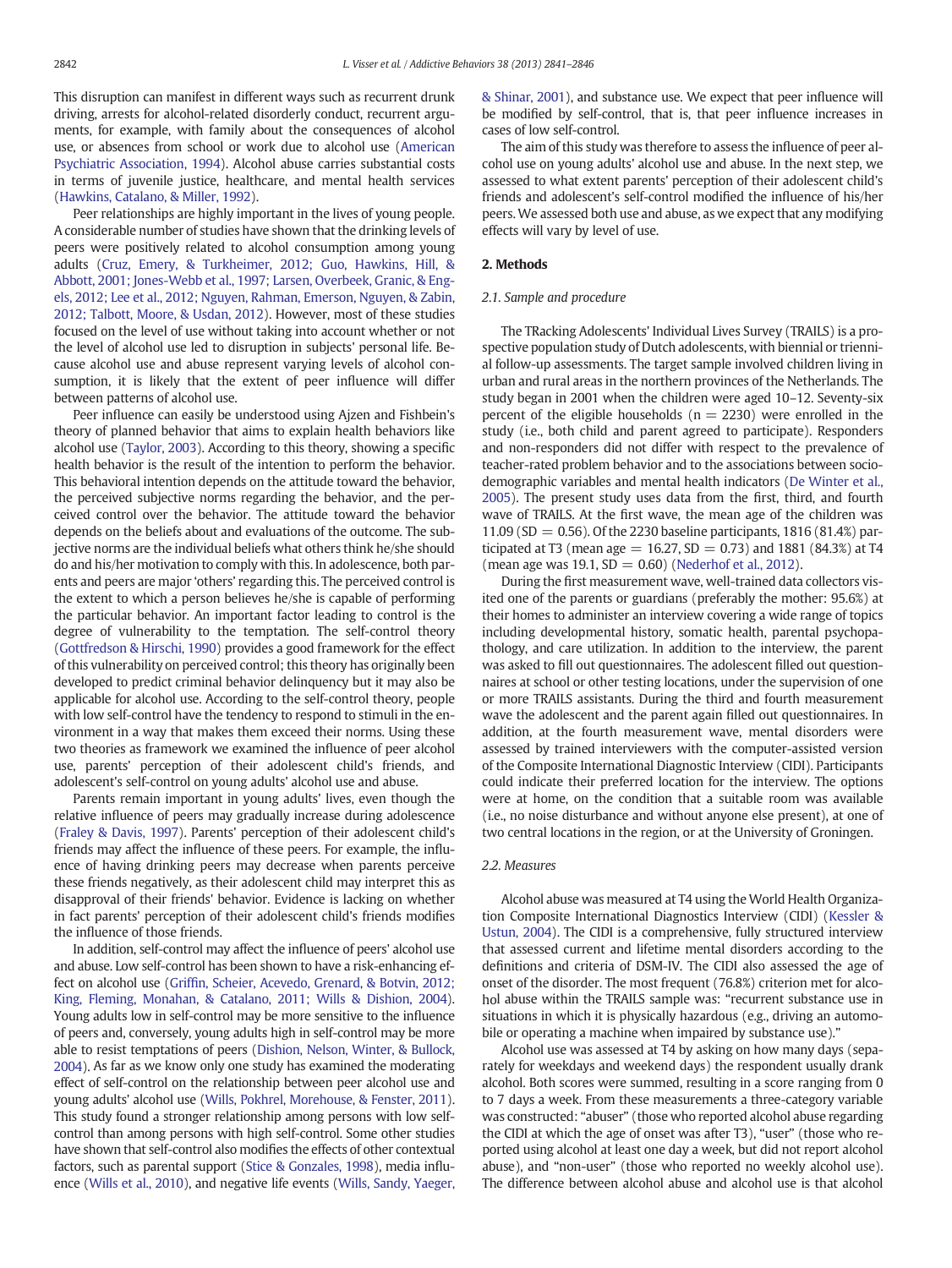abuse is related to many harmful consequences for society as a whole and for others in the drinker's environment.

Friends' alcohol use and parents' perception of their adolescent child's friends were both measured at T3 by the friends questionnaire developed by TRAILS. First, participants were asked to list the names of their most important friends (up to 7). Subsequently, for each friend they reported whether he/she used alcohol in the previous month ( $0 = \text{no}$ ;  $1 = \text{yes}$ ) and whether their parents liked this friend (ranging from  $1 =$  positive;  $5 =$  negative). For friends' alcohol use, scores were transformed to proportion of friends who use alcohol, and subsequently we categorized these scores as  $0 =$  "none of the friends used alcohol";  $1 =$  "1 to 50% of the friends used alcohol";  $2 = 51$  to 99% used alcohol"; and  $4 =$  "all friends used alcohol." For parents' perception of their adolescent child's friends, scores were transformed into averages.

Self-control was assessed at T3 by the Dutch parent version of the Early Adolescent Temperament Questionnaire-Revised (EATQ-R) [\(Putnam, Ellis, & Rothbart, 2001](#page-5-0)). The EATQ-R is a questionnaire based on the temperamental model developed by [Rothbart, Ahadi, & Evans](#page-5-0) [\(2000\)](#page-5-0). For the present study we used the scale Effortful control (11 items,  $\alpha = .86$ ) which denotes the capacity to voluntarily regulate behavior and attention. Examples of items are: "Has a difficult time tuning out background noise and concentrating when trying to study"; "Is often in the middle of doing one thing and then goes off to do something else without finishing it"; "Pays close attention when someone tells him/her how to do something" (R); or "Is usually able to stick with his/her plans and goals" (R). Items could be rated on a 5-point scale. Higher scores reflect less self-control.

Socioeconomic status (SES) was assessed at T1 on the basis of family income, the educational level of both parents, and the occupational level of both parents using the International Standard Classification of Occupations (ISCO) [\(Ganzeboom & Treiman, 1996\)](#page-5-0). An index of SES was created by averaging the standardized scores of the five indicators [\(Veenstra et al., 2005\)](#page-5-0).

Parental alcohol use was assessed at T3 by using a frequency– quantity measurement. Frequency was measured by asking, "On how many weekdays (Monday to Thursday) and on how many weekend days (Friday to Sunday) do you/does your partner usually drink alcohol?" Quantity was measured by asking, "How many glasses a day did you/did your partner usually drink on weekdays?" (9-point scale ranging from "I never drink on a weekday" to "11 glasses or more") and "How many glasses a day did you/did your partner usually drink on weekend days?" (11-point scale ranging from "I never drink on a weekend day" to "20 glasses or more"). The responses could be given separately for father and mother. The frequency scores for the weekdays and the weekend days were multiplied by the quantity scores, and then both scores were summed. We combined the scores for father and mother by taking the mean.

At T1 adolescent, alcohol use was measured by asking: "How often have you drunk alcohol (e.g., a bottle of beer or a glass of wine)?" The possible answers were no, never; 1 time; 2–3 times; 4–6 times; or 7 times or more. The measurement was derived from the 'self-reported delinquency scale' (Moffi[tt & Silva, 1988](#page-5-0)).

## 2.3. Missing data

Non-responders on the CIDI were more often male, were more often ethnic minorities, had a lower SES, were more likely to live in a oneparent family, and were more likely to have a total score of the Child Behavior Checklist in the clinical range at the baseline. To minimize the risk of bias and the loss of statistical power multiple imputation was used [\(Donders, van der Heijden, Stijnen, & Moons, 2006\)](#page-5-0). Twenty data sets were created based on different estimated underlying distributions. They were analyzed in an identical way, and the odds ratios and standard errors were pooled in order to obtain single odds ratios and standard errors.

## 2.4. Statistical analysis

For the analysis of the present study, subjects whose age of onset of alcohol abuse was preceded or was equal to their age at T3 ( $n = 335$ ) were excluded from the analysis. This resulted in a final sample of 1895 participants. First, we computed descriptive statistics for all the included variables. Subsequently, multinomial logistic regression analyses were run. Three different comparisons were made: abusers were compared to users and non-users, and users were compared to non-users. For each comparison three models were constructed. In the first model, we analyzed the effect of friends' alcohol use during adolescence on young adults' alcohol use. In the second model, we added parents' perception of the adolescent's friends. In the third model, the interaction between friends' alcohol use and parents' perception of the adolescent's friends was added. In each model we controlled for gender, age, SES, alcohol use of parents, and adolescent baseline alcohol use. In the next step, we repeated these analyses including self-control instead of parents' perception of the adolescent's friends. Finally, we analyzed the influence of friends' alcohol use, parents' perception of the adolescent's friends, and self-control, simultaneously, adjusting for the same variables as in previous analyses. Two-way interactions were only added when significant. To correct for a non-linear relationship with young adults' alcohol use, we also adjusted for the square of SES and the square of parental alcohol use [\(Chen, Cohen, & Chen, 2007](#page-5-0)). The scores for parents' perception of friends, self-control, and age were standardized.

## 3. Results

Table 1 presents the percentages, means, and standard errors of the included variables for the different patterns of alcohol use. At T4, 258 participants (13.6%) reported onset of alcohol abuse after T3, 1458 participants (76.9%) reported alcohol use (i.e., at least one day a week) but did not report alcohol abuse, and 179 participants (9.4%) reported no alcohol use (i.e., not weekly). The non-alcohol users, alcohol users and alcohol abusers differed with statistical significance on gender ( $\chi^2$  = 45.4, p < .001), proportion of friends who use alcohol ( $\chi^2 = 19.4$ ,  $p < .01$ ), alcohol use of parents (F = 5.9, p < .01), parents perception

### Table 1

Percentages, means, and standard errors of included variables for the total sample, nonalcohol users, alcohol users, and alcohol abusers at T4.

|                                                                       | Total                                 | Non-alcohol<br>users                  | Alcohol<br>users                      | Alcohol<br>abusers                 |
|-----------------------------------------------------------------------|---------------------------------------|---------------------------------------|---------------------------------------|------------------------------------|
|                                                                       | $n = 1895$                            | $n = 179$                             | $n = 1458$                            | $n = 258$                          |
| Gender<br>Female (%)<br>Age (mean, SE)<br>Socioeconomic status        | 53.8<br>19.10 (0.02)<br>$-0.04(0.02)$ | 70.2<br>19.02 (0.06)<br>$-0.15(0.07)$ | 54.7<br>19.11 (0.02)<br>$-0.04(0.03)$ | 37.6<br>19.13 (0.06)<br>0.00(0.08) |
| (mean, SE)<br>Friends using<br>alcohol $(\%)$                         |                                       |                                       |                                       |                                    |
| N <sub>0</sub>                                                        | 14.1                                  | 23.1                                  | 13.5                                  | 11.5                               |
| $1 - 50%$                                                             | 12.5                                  | 15.1                                  | 12.4                                  | 11.2                               |
| $51 - 99%$                                                            | 28.2                                  | 27.8                                  | 28.5                                  | 26.9                               |
| 100%                                                                  | 45.2                                  | 34.1                                  | 45.6                                  | 50.5                               |
| Alcohol use of parents<br>(mean, SE)                                  | 7.54(0.20)                            | 6.48(0.61)                            | 7.46(0.23)                            | 8.73(0.55)                         |
| Parents' negative<br>perception of friends<br>(mean, SE) <sup>a</sup> | 1.68(0.02)                            | 1.59(0.05)                            | 1.68(0.02)                            | 1.75(0.04)                         |
| Low self-control<br>$(mean, SE)^b$                                    | 2.79(0.02)                            | 2.72(0.07)                            | 2.76(0.03)                            | 2.98(0.05)                         |
| Baseline alcohol use<br>$(mean, SE)^c$                                | 0.54(0.03)                            | 0.36(0.07)                            | 0.54(0.03)                            | 0.70(0.09)                         |

 $SE = standard error$ .

Parents' negative perception of friends ranged from 1 (positive) to 5 (negative).

 $<sup>b</sup>$  Low self-control ranged from 1 (high) to 5 (low).</sup>

Baseline alcohol use ranged from  $0$  (no, never) to  $4$  (7 times or more).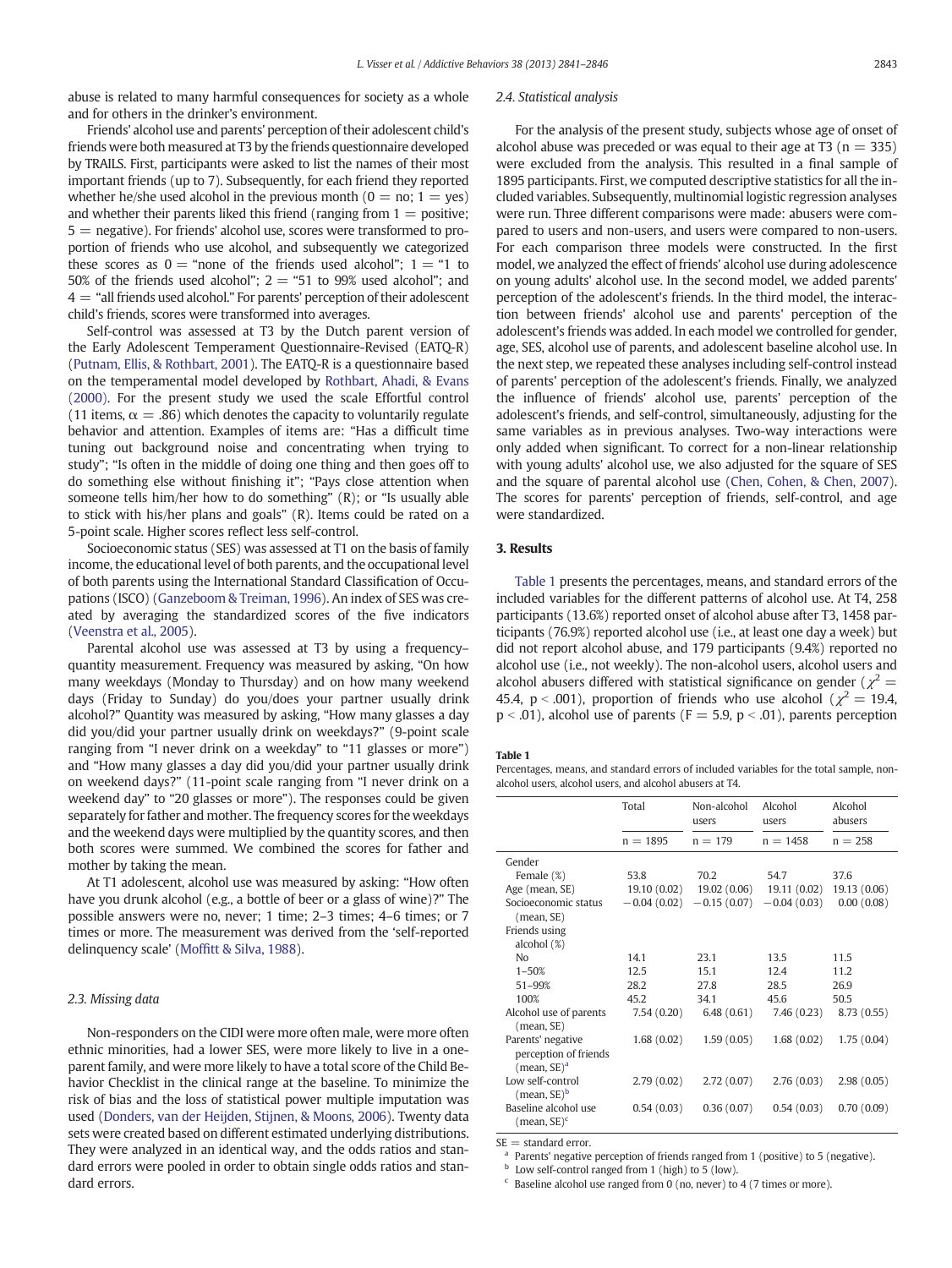## Table 2

Multinomial logistic regression for the effect of alcohol use of friends and parents' negative perception of friends on different patterns of alcohol use: odds ratios<sup>a</sup> (OR) and 95% confidence intervals (CI).

|                                                                                    | Alcohol users vs.<br>non-alcohol users      | Alcohol abusers vs.<br>non-alcohol users                   | Alcohol abusers<br>ys. alcohol users     |
|------------------------------------------------------------------------------------|---------------------------------------------|------------------------------------------------------------|------------------------------------------|
| Model 1<br>Alcohol use of friends                                                  |                                             | 1.31 $(1.11 - 1.54)^{**}$ 1.50 $(1.20 - 1.87)^{**}$        | $1.15(0.97-1.35)$                        |
| Model 2<br>Alcohol use of friends<br>Parents' negative<br>perception of<br>friends | $1.30(1.09-1.54)$ **<br>$1.16(0.95 - 1.41)$ | $1.48$ (1.18-1.86) <sup>**</sup><br>1.32 $(1.02 - 1.71)^*$ | $1.14(0.97-1.34)$<br>$1.14(0.97-1.34)$   |
| Model 3<br>Alcohol use of friends<br>Parents' negative<br>perception of<br>friends | $1.29(1.08-1.54)$ **<br>$1.19(0.83 - 1.69)$ | $1.47(1.17-1.86)$ <sup>**</sup><br>$1.34(0.85 - 2.13)$     | $1.14(0.97-1.34)$<br>$1.13(0.80 - 1.61)$ |
| Alcohol use of<br>friends * parents'<br>negative perception<br>of<br>friends       | $0.99(0.83 - 1.18)$                         | $0.99(0.81 - 1.22)$                                        | $1.00(0.87 - 1.16)$                      |

<sup>a</sup> Adjusted for gender, age, socioeconomic status, alcohol use of parents, and adolescent baseline alcohol use.

of friends (F = 4.9, p < .01), self-control (F = 13.0, p < .001), and baseline alcohol use ( $F = 6.1$ ,  $p < .01$ ) and did not differ with statistical significance on age ( $F = 1.9$ ,  $p < .15$ ) and socioeconomic status ( $F = 2.2$ ,  $p < .11$ ).

Table 2 shows the results of the multinomial logistic regression analyses for the influence of the alcohol use of friends during adolescence and of parental perception of adolescent child's friends on young adults' alcohol use. The first model assessed the effect of friends' alcohol use, adjusted for gender, age, SES, alcohol use of parents, and adolescent baseline alcohol use. Users and abusers at T4 were more likely to have friends at T3 who used alcohol as compared to non-users ( $OR = 1.31$ ,  $95\%$  $CI = 1.11 - 1.54$  and  $OR = 1.50$ , 95%  $CI = 1.20 - 1.87$ , respectively). No differences were found for abusers as compared to users ( $OR = 1.15$ ,  $CI = 0.97-1.35$ ). In the second model, we added parents' perception of their adolescent child's friends. For abusers at T4, it was more likely that their parents had a negative perception of their friends at T3  $(OR = 1.32, 95\% \text{ CI} = 1.02-1.71)$  as compared to non-users. No

#### Table 3

Multinomial logistic regression for the effect of alcohol use of friends and self-control on different patterns of alcohol use: odds ratios<sup>a</sup> (OR) and 95% confidence intervals (CI).

|                                                                       | Alcohol users vs.<br>non-alcohol users   | Alcohol abusers vs.<br>non-alcohol users     | Alcohol abusers vs.<br>alcohol users       |
|-----------------------------------------------------------------------|------------------------------------------|----------------------------------------------|--------------------------------------------|
| Model 1<br>Alcohol use of<br>friends                                  | $1.31 (1.11 - 1.54)^{**}$                | $1.50(1.20-1.87)$ **                         | $1.15(0.97-1.35)$                          |
| Model 2<br>Alcohol use of<br>friends                                  | $1.31 (1.11 - 1.55)^{**}$                | $1.48(1.18-1.85)$ <sup>**</sup>              | $1.13(0.96-1.33)$                          |
| Low self-control                                                      | $0.97(0.79 - 1.18)$                      | $1.26(0.97-1.63)$                            | 1.30 $(1.09-1.56)^{**}$                    |
| Model 3<br>Alcohol use of<br>friends                                  | $1,27$ (1.07-1.52) <sup>**</sup>         | $1.44(1.14 - 1.83)$ <sup>**</sup>            | $1.14(0.96 - 1.34)$                        |
| Low self-control<br>Alcohol use of<br>friends $*$ low<br>self-control | $1.28(0.88 - 1.88)$<br>$0.85(0.71-1.03)$ | $1.70(1.06 - 2.73)^*$<br>$0.85(0.68 - 1.07)$ | $1.33(0.92 - 1.93)$<br>$0.99(0.84 - 1.17)$ |

Adjusted for gender, age, socioeconomic status, alcohol use of parents, and adolescent baseline alcohol use.

\*  $p < 0.05$ .

\*\*  $p < 0.01$ .

#### Table 4

Multinomial logistic regression for the effect of alcohol use of friends, parents' negative perception of friends, and self-control on different patterns of alcohol use: odds ratios <sup>a</sup> (OR) and 95% confidence intervals (CI).

|                                                                         | Alcohol users vs.<br>non-alcohol users     | Alcohol abusers vs<br>non-alcohol users    | Alcohol abusers vs.<br>alcohol users       |
|-------------------------------------------------------------------------|--------------------------------------------|--------------------------------------------|--------------------------------------------|
| Alcohol use of friends<br>Parents' negative<br>perception of<br>friends | $1.30(1.10-1.54)^*$<br>$1.17(0.95 - 1.43)$ | $1.46(1.16-1.83)^{*}$<br>$1.30(1.00-1.68)$ | $1.12(0.95 - 1.33)$<br>$1.11(0.94 - 1.31)$ |
| Low self-control                                                        | $0.95(0.77-1.16)$                          | $1.22(0.94-1.58)$                          | $1.29(1.08-1.54)^*$                        |
|                                                                         |                                            |                                            |                                            |

<sup>a</sup> Adjusted for gender, age, socioeconomic status, alcohol use of parents, and adolescent baseline alcohol use.

 $p < 0.01$ .

significant differences were found for users as compared to non-users and for abusers as compared to users. In the next step, we analyzed whether parents' perception of their adolescent child's friends modified the influence of friends' alcohol use (Model 3). This was not the case.

Table 3 shows the results of the multinomial logistic regression analyses assessing the influence of the adolescent's self-control. The first model assessed the effect of friends' alcohol use as in previous multinomial logistic regression analyses. Users and abusers were more likely to have friends who used alcohol as compared to non-users. In the second model, we added self-control. A significant effect was found for the influence of self-control: abusers were more likely to have low levels of self-control as compared to users ( $OR = 1.30$ ,  $95\%$  CI = 1.09-1.56). No differences were found between users ( $OR = 0.97$ ,  $95\%$  CI = 0.79– 1.18) and abusers ( $OR = 1.26$ , 95% CI = 0.97-1.63) as compared to non-users. Furthermore, the significant effect of friends' alcohol use persisted in this model. In the third model, the modification effect of self-control on the relationship between friends' alcohol use during adolescence and alcohol use as a young adult was assessed. This did not yield significant modifications.

In Table 4 the results are shown for the joint influence of friends' alcohol use, parents' perception of their adolescent child's friends, and the adolescent's self-control. The results regarding the effect of friends' alcohol use are comparable to those of the preceding analyses: users and abusers were more likely to have friends who used alcohol than nonusers (OR = 1.30, 95% CI = 1.10–1.54 and OR = 1.46, 95% CI = 1.16– 1.83, respectively), whereas no difference was found for abusers compared to users. No significant associations were found between parents' perception of their adolescent child's friends and young adults' alcohol use. A significant difference was found for the influence of self-control for abusers compared to users ( $OR = 1.29$ ,  $95\%$  CI = 1.08-1.54).

## 4. Discussion

The aim of this study was to assess the influence of peer alcohol use during adolescence on young adults' alcohol use and abuse, and to what extent parents' perception of their adolescent child's friends and adolescent's self-control modified this influence of peers. We found that having friends who used alcohol in adolescence increased the risk of alcohol use and abuse in young adulthood. Secondly, the impact of friends' alcohol use during adolescence on young adults' alcohol use was modified neither by parents' perception of their adolescent child's friends nor by the adolescent's self-control. Finally, we found that the extent of peer influence and of parents' perception of friends did not significantly differ between alcohol use and abuse but that the extent of selfcontrol did: alcohol abusers were more likely to show low levels of self-control than alcohol users. This did not have an effect on its modifying role, however, as this was absent in all cases.

Our finding that friends' alcohol use during adolescence is associated with young adults' alcohol use and abuse is in line with previous studies [\(Cruz et al., 2012; Guo et al., 2001; Jones-Webb et al., 1997; Larsen et al.,](#page-5-0) [2012; Lee et al., 2012; Nguyen et al., 2012; Talbott et al., 2012](#page-5-0)). This

<sup>\*</sup>  $p < 0.05$ .

<sup>\*\*</sup>  $p < 0.01$ .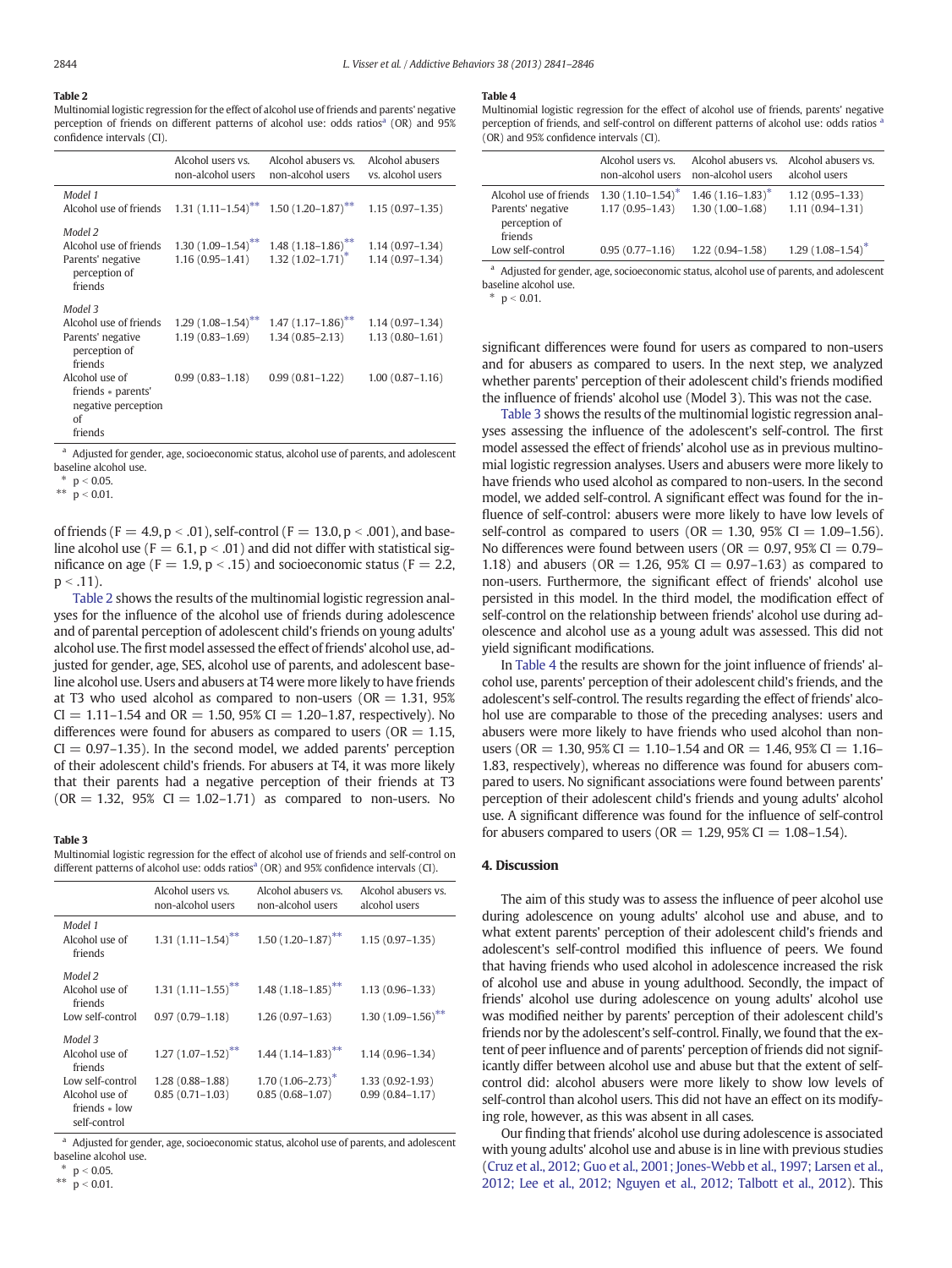<span id="page-4-0"></span>finding also confirms the theory of planned behavior regarding the influence of adolescent' attitude toward alcohol use and the influence of perceived subjective norm regarding showing this behavior [\(Taylor, 2003](#page-5-0)). The finding can be explained in two ways. First, adolescents may select friends who show similar behavior regarding alcohol drinking as themselves, that is, having drinking friends is a consequence of their own drinking behavior [\(Cruz et al., 2012; Dishion et al., 2004; Jaccard,](#page-5-0) [Blanton, & Dodge, 2005; Urberg, Luo, Pilgrim, & Degirmencioglu,](#page-5-0) [2003](#page-5-0)). However, we excluded participants at the third wave (i.e., the moment of friends' drinking) who already abused alcohol. This effectively ruled out the alternative explanation of selection of drinking friends by those already using/abusing alcohol. A second explanation is that alcohol abuse is a consequence of friends' drinking. This explanation seems most reasonable, because friends' alcohol use was assessed prior to the onset of alcohol abuse in our sample. Drinking peers may function as role models, resulting in imitation of their drinking behavior [\(Bot,](#page-5-0) [Engels, Knibbe, & Meeus, 2005; Cruz et al., 2012; Urberg et al., 2003](#page-5-0)), and drinking may become a joint social activity. Moreover, adolescents internalize their friends' norms regarding alcohol consumption and may be encouraged by their friends to consume alcohol ([Borsari &](#page-5-0) [Carey, 2001; Gibbons et al., 2004\)](#page-5-0). This explanation may have important implications regarding the targeting of prevention to adolescents and their peers.

Another main finding of our study is that the influence of friends' alcohol use was not modified by parents' perception of these friends, nor by adolescents' self-control. Parents of abusers had a more negative perception of their adolescent child's friends than parents of non-users, but that did not modify the influence of friends' alcohol use. This result does not confirm the theory of planned behavior regarding the subjective norms of parents perceived by adolescents ([Taylor, 2003\)](#page-5-0). Parents thus seem not to be able to transfer their perception of their adolescent child's friends effectively to their child. Furthermore, self-control on the part of the adolescent also did not modify the influence of friends' alcohol use. This is in contrast with the findings of [Wills et al. \(2011\),](#page-5-0) who found that the association between peer substance use and adolescents' levels of substance use was stronger for individuals with low selfcontrol than for individuals with high self-control. An explanation for this contrast may be that they used cross-sectional data, making reverse causality a likely explanation.

Interestingly, the extent of peer influence did not differ significantly between alcohol use and abuse. This confirms the findings of a longitudinal study by [Windle \(1996\),](#page-5-0) and, partly, of a cross-sectional study by [Colder and Chassin \(1999\)](#page-5-0). [Windle \(1996\)](#page-5-0) compared problem drinking (i.e., reporting high alcohol consumption and reporting problems due to drinking) to heavy drinking (i.e., reporting high alcohol consumption but not reporting problems due to drinking) regarding the percentage of friends who drank. They did not find any significant difference. [Colder and Chassin \(1999\)](#page-5-0) compared problem use to various other levels of alcohol use with respect to the affiliations with alcohol-using peers and found a significant difference between problem use and moderate use, but not with other levels of use. The differences with our study may be due to the different operationalizations of alcohol use and abuse. Their outcome was a combination of different levels of use and of different levels of alcohol-related problems. Another explanation may be the cross-sectional design of their study.

Regarding self-control, we found that young adult abusers were more likely to have low levels of self-control in adolescence than young adult users. This finding confirms the self-control theory [\(Gottfredson &](#page-5-0) [Hirschi, 1990\)](#page-5-0). One explanation may be that adequate self-control is needed to prevent socially accepted moderate alcohol use from derailing into alcohol abuse. This may contribute to the frequent co-occurrence of alcohol abuse with aggression and other acting-out behavior [\(Brook,](#page-5-0) [Cohen, Whiteman, & Gordon, 1992\)](#page-5-0).

Worth to mention is that probably the associations studied would have been stronger if the early onset alcohol abusers had not been excluded. Parents of those, excluded, participants probably had a more negative perception of their adolescent child's friends than the other parents. Furthermore, excluded participants probably had a lower selfcontrol and more friends who used alcohol. However, exclusion of those participants led to stronger evidence on causal relationships as a major criterion for causality is that the cause precedes the effect in time [\(Rothman, 2002\)](#page-5-0).

## 4.1. Strengths and limitations

The major strengths of this study are its large sample size, the availability of parental report of alcohol use and its longitudinal design. Longitudinal studies can provide more evidence of a causal association than cross-sectional studies ([Grobbee & Hoes, 2009](#page-5-0)). Other strengths of this study are the use of a standardized psychiatric assessment tool (the CIDI) that has a good reliability and validity [\(Andrews & Peters, 1998;](#page-5-0) [Haro et al., 2006\)](#page-5-0), and the adjustment for important confounding variables. One limitation is that the level of alcohol use relied on selfreport. However, the questionnaires were filled out anonymously, which is a valid method of measuring alcohol use ([Del Boca & Noll,](#page-5-0) [2000](#page-5-0)). Another limitation is the use of peer alcohol use as reported by adolescents. It is shown that report of peer alcohol use is somewhat congruent with one's own use [\(Bauman & Ennett, 1996\)](#page-5-0). This may result in an overestimation of the relationship between peer and adolescent alcohol use.

## 4.2. Implications

The results of the present study imply that peer alcohol use affects alcohol use and abuse by young adults, whereas low self-control only affects alcohol abuse. Alcohol prevention programs aimed at reducing alcohol use should focus on learning skills to resist peer pressure. Prevention programs aimed at reducing the risk of alcohol abuse may benefit from a focus on enhancing self-control [\(Na & Paternoster, 2012\)](#page-5-0), in addition to a focus on peer refusal skills [\(Wolfe, Crooks, Chiodo, Hughes, &](#page-5-0) [Ellis, 2012](#page-5-0)) and awareness of the possible negative consequences. Considering the large impact of alcohol use and abuse on adolescent health, this topic deserves further study.

### Role of funding sources

Funding for this study was provided by various external grants from the Netherlands Organization for Scientific Research (NWO), ZonMW, GB-MaGW, the Dutch Ministry of Justice, the European Science Foundation, and BBMRI-NL, who had no involvement in the design of the study, the analysis or interpretation of the data, the writing of the report, or the decision to submit the paper for publication.

#### Contributors

LV, AFW, RV, and SAR designed the study. LV performed the statistical analysis. LV, AFW, and SAR wrote the first draft. RV and FCV provided substantial feedback on the manuscript. Each of them has approved the final manuscript.

### Conflict of interest

The authors do not have financial or other conflicts of interest that may affect their contribution to this manuscript.

#### Acknowledgements

This research is part of the TRacking Adolescents' Individual Lives Survey (TRAILS). Participating centers of TRAILS include various departments of the University Medical Center and University of Groningen, the Erasmus University Medical Center Rotterdam, the University of Utrecht, the Radboud Medical Centre Nijmegen, and the Parnassia Bavo group, all in the Netherlands. TRAILS has been financially supported by various grants from the Netherlands Organization for Scientific Research (NWO), ZonMW, GB-MaGW, the Dutch Ministry of Justice, the European Science Foundation, BBMRI-NL, and the participating universities. We are grateful to all adolescents, their parents, and teachers who participated in this research, and to everyone who worked on this project and made it possible.

### References

American Psychiatric Association (1994). [Diagnostic and statistical manual of mental](http://refhub.elsevier.com/S0306-4603(13)00228-1/rf0005) disorders: DSM-IV [\(4th ed.\)Washington, DC: American Psychiatric Association.](http://refhub.elsevier.com/S0306-4603(13)00228-1/rf0005)